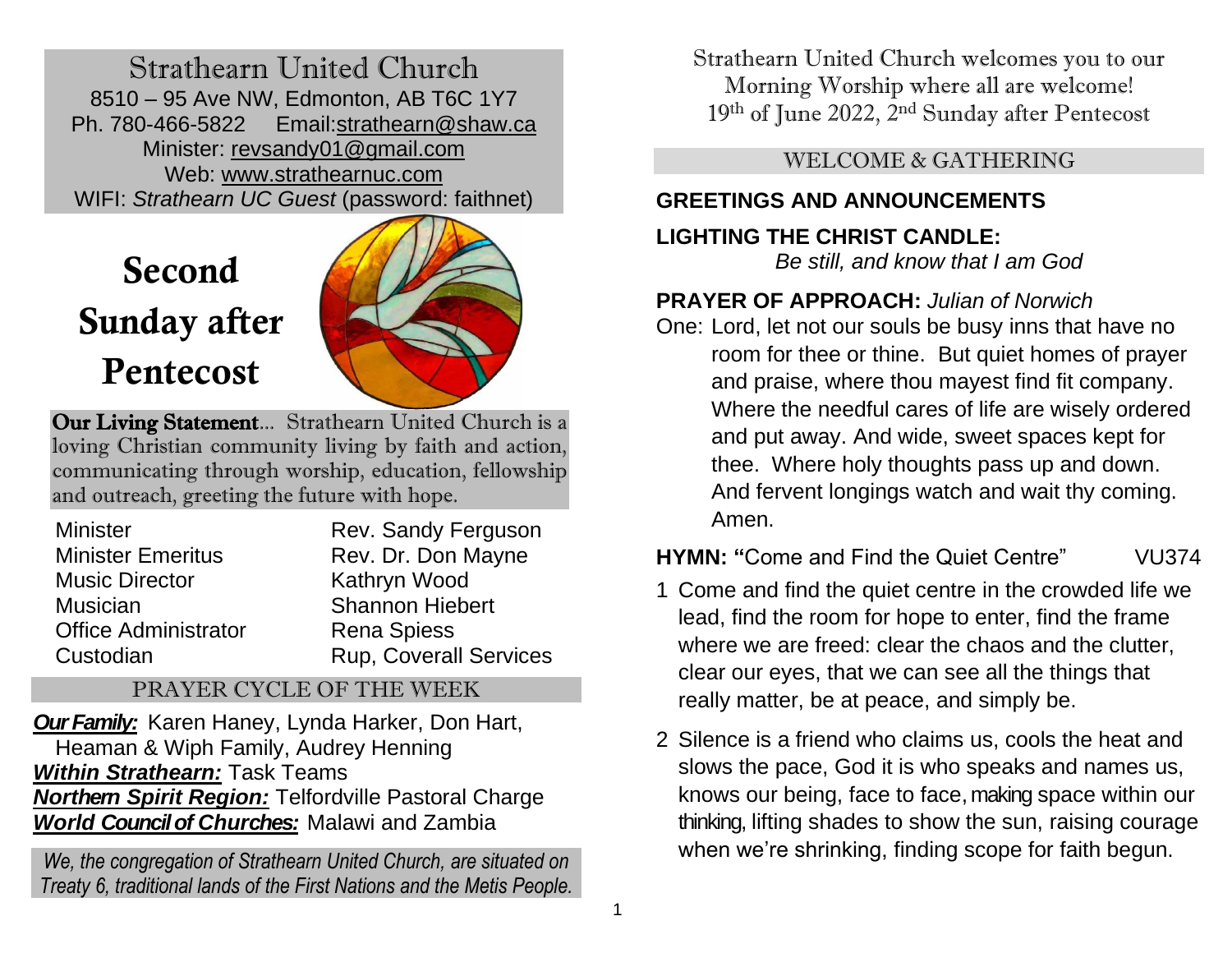3 In the Spirit let us travel, open to each other's pain, let our loves and fears unravel, celebrate the space we gain: there's a place for deepest dreaming, there's a time for heart to care, in the Spirit's lively scheming there is always room to spare!

*Words: Shirley Erena Murray © 1982 Hope Publishing Company. Harmony: reprinted from Lutheran Book of Worship © 1978, Augsburg Fortress. All rights reserved. Used with permission. One License A-723530. Music: Public Domain.*

# **A UNITED CHURCH CREED**

- **We are not alone, we live in God's world. We believe in God who has created and is creating, who has come in Jesus, the Word made flesh, to reconcile and make new, who works in us and others by the Spirit.**
- **We trust in God. We are called to be the Church: to celebrate God's presence, to live with respect in Creation, to love and serve others, to seek justice and resist evil, to proclaim Jesus, crucified and risen, our judge and our hope.**
- **In life, in death, in life beyond death, God is with us. We are not alone. Thanks be to God.**

*The United Church of Canada, General Council 1968, alt.*

#### **PRAYER OF CONFESSION AND ASSURANCE OF GRACE:**

"May the grace of Christ attend us" VU963

#### *May the grace of Christ attend us, and the love of God surround us, and the Holy Spirit keep us, now and ever. Amen.*

*Words: Public Domain. Music: © 1987 Jeeva Sam. Harmony © 1995 Fred Kimball Graham. All rights reserved. Used with permission. One License A-723530*

*We place before the Lord our disappointments, hopes, failures and sadness. In response we hear the words from the Gospel: "Come to me all who labour and* 

#### *burdened, and I will give rest" -Archbishop Oscar Romero*

**All: God, we open our hearts to You in prayer. Let us quiet our souls. Still our thoughts. So we may listen. To Your invitation. To be present to**  Your grace. (Silence)

One: God have mercy.

- **All: Christ have mercy.**
- One: God have mercy. God, thank You for this moment Let us continue with prayer…
- **All: Our Father, who art in heaven, Hallowed be thy Name. Thy kingdom come. Thy will be done, on earth as it is in heaven. Give us this day our daily bread, And forgive us our trespasses, As we forgive those who trespass against us. And lead us not into temptation, But deliver us from evil. For thine is the kingdom, and the power, and the glory, For ever and ever. Amen.**

**HYMN:** "Psalm 42" VU766

- 1 As the deer pants for the water, so my soul longs after you; you alone are my heart's desire and I long to worship you.
- *Refrain:* **You alone are my strength, my shield to you alone may my spirit yield; you alone are my heart's desire, and I long to worship you.**
- 2 I want you more than gold or silver, only you can satisfy; you alone are the real joy-giver and the apple of my eye.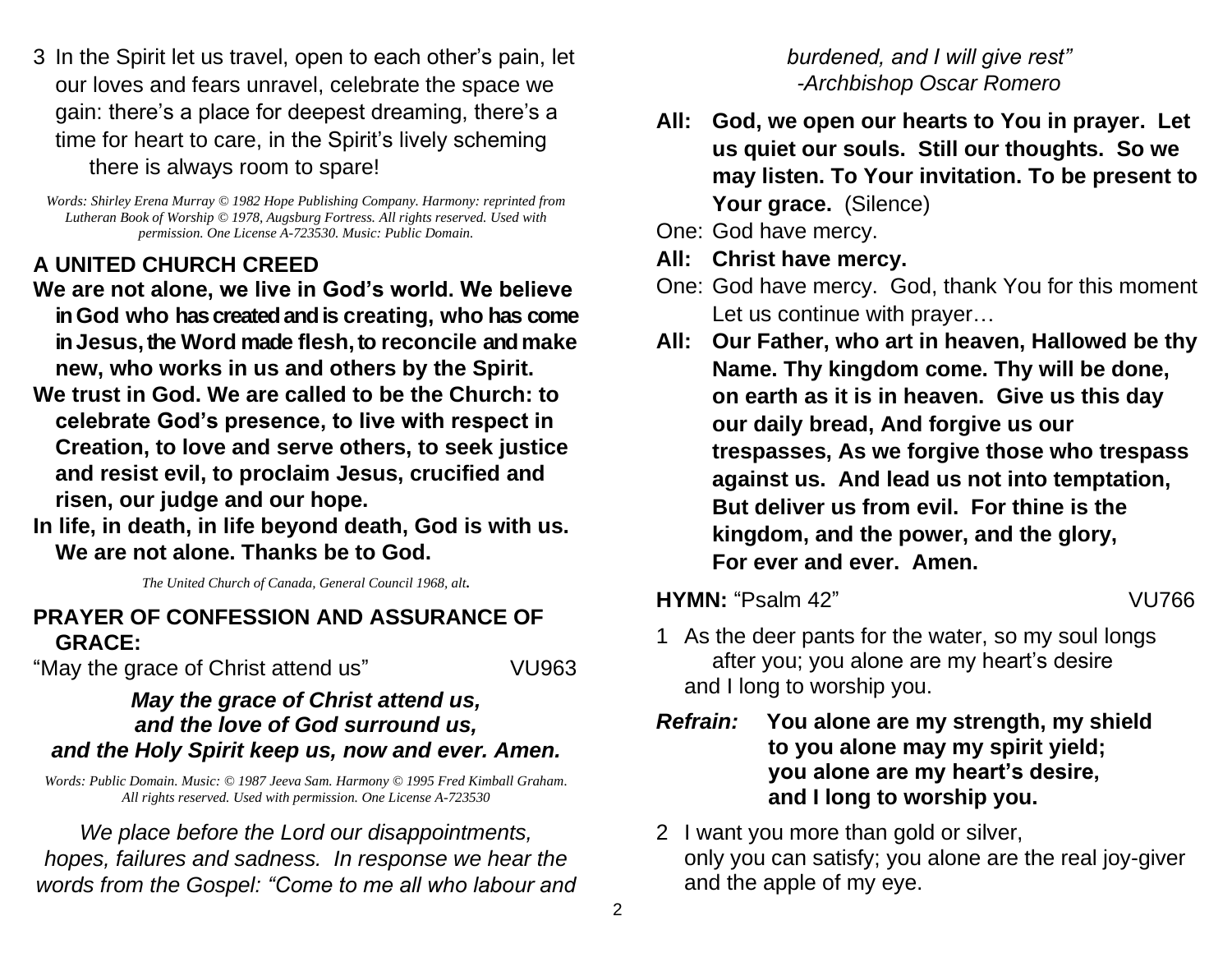- *Refrain:* **You alone are my strength, my shield to you alone may my spirit yield; you alone are my heart's desire, and I long to worship you.**
- 3 You're my friend and you are my brother, even though you are a king; I love you more than any other, so much more than anything!
- *Refrain:* **You alone are my strength, my shield to you alone may my spirit yield; you alone are my heart's desire, and I long to worship you.**

*Words (v 1), Music: © Restoration Music/Sovereign Lifestyle Music, administered by The Copyright Company. Words (v 2 and 3): © 1995 Lydia Pedersen. All rights reserved. Used with permission. One License A-723530*

#### WE SHARE IN GOD'S WORD

# **PSALM 31**

One: O Lord, my heart is not proud. Nor my look haughty. I do not aspire to great things. Or to what is beyond me. But I have taught myself to be contented. Like a weaned child with its mother. Like a weaned child am I in my mind

# **MINISTRY OF MUSIC**

# **A READING FROM THE 1 ST KINGS 19:1-15**

One: The Word of God, for the People of God **All: Thanks be to God.**

# **SERMON**

## THE WORD OF GOD ENACTED

# **PRAYERS OF THE PEOPLE**

In the morning, while it was still very dark, Jesus got up *and went out to a deserted place, and there he prayed. - The Gospel of Mark 1:35*

One: God, You touch our lives with healing and with justice. New life is your gift. We give You thanks for Your Good News, revealed through Your Son Jesus Christ. Good News that invites and challenges us to be living witnesses to Your hope for a better world. And so in silence we give thanks for those who have been such witnesses in our lives. (Silence) God of compassion, we pray for this troubled world, for people who struggle with sorrows, who struggle with injustice, who struggle with despair, who struggle with uncertainty, who fear the future, who yearn for hope. And God we pray that You be with us, as we do what we can, to be your presence in this world. And God we come to You with the prayers of our hearts. For those who we know who struggle with illness of the mind, body and spirit. For those who are alone, for those who yearn for connection, these names we bring to you. (Silence) Amen.

**HYMN: "**Guide Me, O Thou Great Jehovah" VU651

1 Guide me, O thou great Jehovah, pilgrim through this barren land. I am weak, but thou art mighty, hold me with thy powerful hand. Bread of heaven, bread of heaven, feed me till I want no more,

feed me till I want no more.

2 Open now the crystal fountain, whence the healing stream doth flow; let the fire and cloudy pillar lead me all my journey through. Strong deliverer, strong deliverer, be thou still my strength and shield, be thou still my strength and shield.